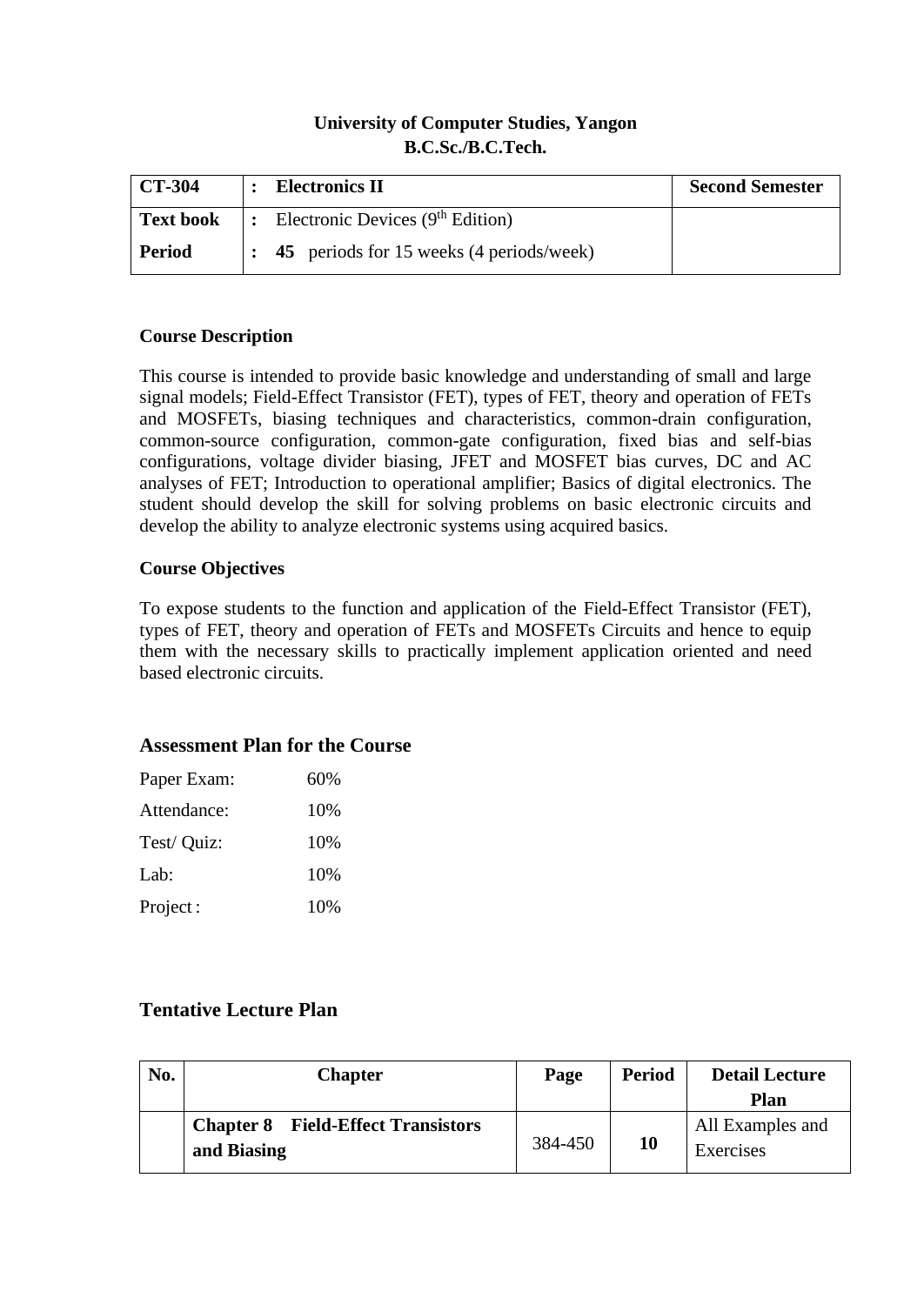| No.              | <b>Chapter</b>                                                  | Page    | <b>Period</b>  | <b>Detail Lecture</b>               |
|------------------|-----------------------------------------------------------------|---------|----------------|-------------------------------------|
|                  |                                                                 |         |                | Plan                                |
| 1.               | 8-1 The Junction Field-Effect Transistor<br>(JFET)              | 384-387 | $\mathbf{1}$   | Review                              |
| 2.               | 8-2 JFET Characteristics and Parameters                         | 387-397 | 3              | E.g. $8-1, 2, 3, 4, 5$              |
| 3.               | 8-3 JFET Biasing                                                | 397-408 | $\overline{2}$ | E.g. 8-6,7, 8, 9, 10,<br>11, 12, 13 |
| $\overline{4}$ . | 8-4 The Metal Oxide Semiconductor FET<br>(MOSFET)               | 408-412 | $\mathbf{1}$   | Review                              |
| 5.               | 8-5 The MOSFET                                                  | 412-417 | $\mathbf{1}$   | E.g. 8-14, 15                       |
| 6.               | 8-6 MOSFET Characteristics and<br>Parameters                    | 417-420 | $\mathbf{1}$   | E.g. 8-16, 17                       |
| 7.               | 8-7 MOSFET Biasing                                              | 420-423 | $\mathbf{1}$   | E.g. 8-18, 19, 20                   |
|                  | <b>Chapter 9 FET Amplifier and</b><br><b>Switching Circuits</b> | 450-504 | $\overline{7}$ | All Examples and<br>Exercises       |
| 8.               | 9-1 The Common-Source Amplifier                                 | 450-464 | 3              | E.g. $9-1, 2, 4, 5, 6, 7,$<br>8     |
| 9.               | 9-2 The Common-Drain Amplifiers                                 | 464-466 | $\overline{2}$ | E.g. 9-9                            |
| 10.              | 9-3 The Common-Gate Amplifiers                                  | 467-470 | $\overline{2}$ | E.g. 9-10, 11                       |
| 11.              | <b>Chapter 11 Thyristors</b>                                    | 564-601 | 4              |                                     |
| 12.              | 11-1 The Four-Layer Doide                                       | 565-568 | $\mathbf{1}$   | E.g. $11-1,2$                       |
|                  | 11-2 The Silicon-Controlled Rectifier                           | 568-572 |                | <b>Related Exercises</b>            |
|                  | (SCR)                                                           |         |                |                                     |
| 13.              | 11-3 SCR Applications                                           | 573-577 | $\mathbf{1}$   | E.g. 11-3, 4                        |
|                  |                                                                 |         |                | <b>Related Exercises</b>            |
| 14.              | 11-4 The Diac and Triac                                         | 578-582 | 1              | <b>Related Exercises</b>            |
|                  | 11-5The Silicon-Controlled Switch (SCS)                         | 582-583 |                |                                     |
| 15.              | 11-6 The Unijunction Transistor (UJT)                           | 583-588 | $\mathbf{1}$   | E.g. 11-6                           |
|                  | 11-7 The Programmable Unijunction                               | 588-589 |                | <b>Related Exercises</b>            |
|                  | Transistor (PUT)                                                |         |                |                                     |
|                  | <b>Chapter 12 Operational Amplifier</b>                         | 602-666 | 10             |                                     |
| 16.              | 12-1 Introduction to Operational<br>Amplifiers                  | 603-605 | $\overline{2}$ |                                     |
| 17.              | 12-2 Op-Amp Input Modes and<br>Parameters                       | 605-613 | $\overline{2}$ | E.g. 12-1, 2                        |
| 18.              | 12-3 Negative Feedback                                          | 613-614 | $\overline{2}$ | E.g. 12-3, 4                        |
|                  | 12-4 Op-Amp with Negative Feedback                              | 614-619 |                | <b>Related Exercises</b>            |
| 19.              | 12-5 Effects of Negative Feedback on                            | 619-624 | $\mathbf{1}$   | E.g. 12-5, 6, 7                     |
|                  | <b>Op-Amp Impedances</b>                                        |         |                | <b>Related Exercises</b>            |
| 20.              | 12-6 Bias Current and Offset Voltage                            | 624-627 | $\mathbf{1}$   | <b>Related Exercises</b>            |
|                  |                                                                 |         |                |                                     |